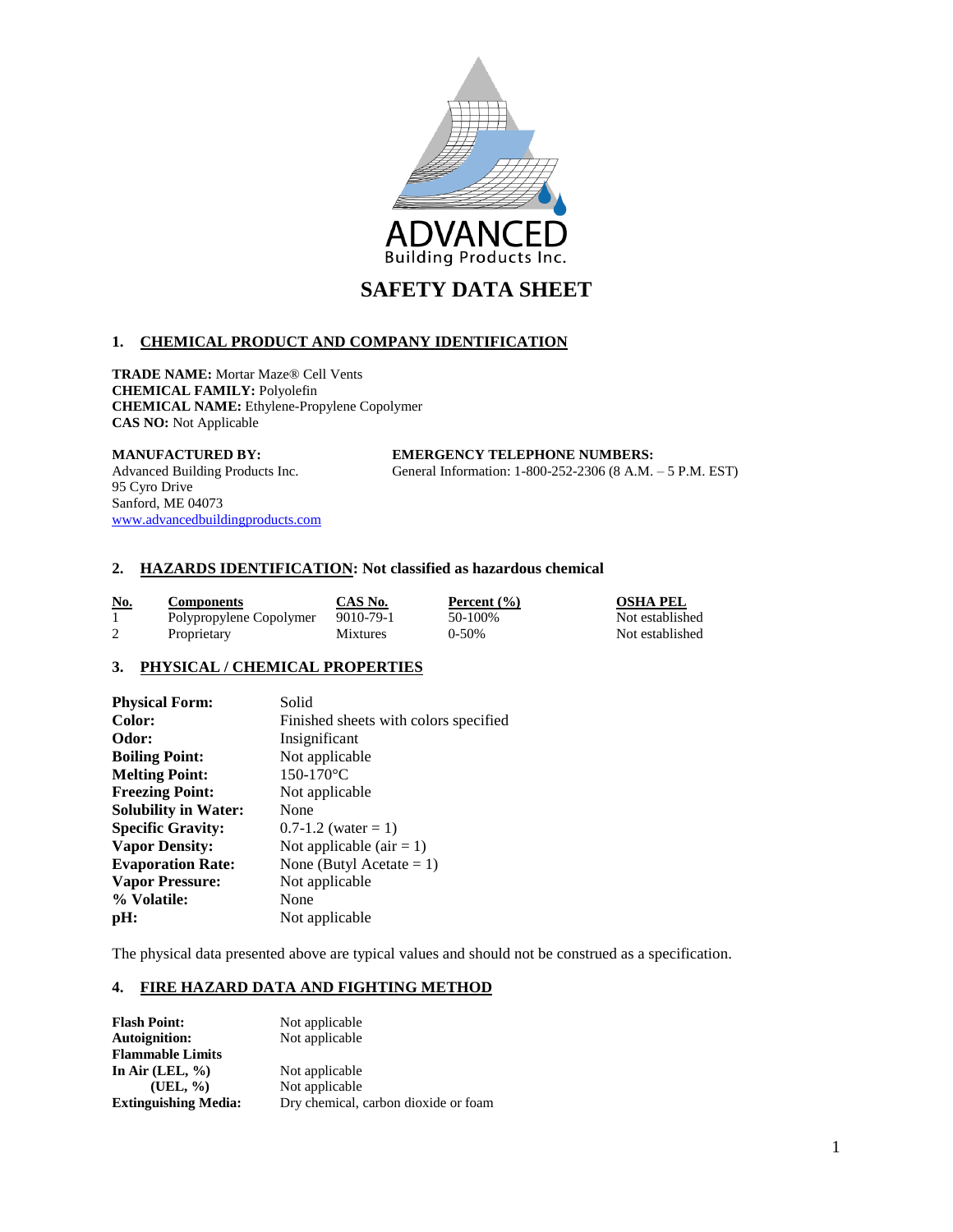

| <b>Special Fire Fighting</b> |                                                                                                                                                                                                                                                                                               |
|------------------------------|-----------------------------------------------------------------------------------------------------------------------------------------------------------------------------------------------------------------------------------------------------------------------------------------------|
| <b>Procedure:</b>            | Thermal decomposition may occur at temperatures greater than $390^{\circ}$ C. In the event of a fire, wear<br>NIOSH approved, positive pressure, self-contained breathing apparatus (SCBA) and full protective<br>clothing. Extinguish fires with foam or dry chemical. Do not use water jet. |
| <b>Unusual Fire and</b>      |                                                                                                                                                                                                                                                                                               |
| <b>Explosion Hazards:</b>    | Avoid accumulation and dispersion of dust to reduce explosion potential. Fire may produce<br>irritating gases and dense smoke.                                                                                                                                                                |

## **5. HUMAN HEALTH DATA**

| <b>Emergency Overview:</b> | Practically nontoxic          |
|----------------------------|-------------------------------|
| <b>Primary Route(s) of</b> |                               |
| <b>Exposure:</b>           | Inhalation, Eye, Skin Contact |

# **Potential Health Effects and Symptoms of Over-Exposure**

Negligible hazard at room temperature under normal use.

| <b>Eve Contact:</b>       | Solid flake or dust may cause transient irritation as a result of mechanical abrasion.                                                     |  |  |
|---------------------------|--------------------------------------------------------------------------------------------------------------------------------------------|--|--|
| <b>Skin Contact:</b>      | Essentially no irritation to skin. Mechanical injury only. Hot solid may cause thermal                                                     |  |  |
|                           | burns.                                                                                                                                     |  |  |
| <b>Inhalation:</b>        | Exposure to dust at high concentration may cause irritation to respiratory tract.                                                          |  |  |
| <b>Ingestion:</b>         | May cause choking if swallowed.                                                                                                            |  |  |
| <b>Medical Conditions</b> |                                                                                                                                            |  |  |
| Aggravated by             |                                                                                                                                            |  |  |
| Overexposure:             | Not expected. IntePro is generally accepted as being biologically inert. No specific<br>antidotal treatment, symptomatic support required. |  |  |
| Carcinogenicity:          | <b>IARC:</b> No<br><b>OSHA:</b> No<br>NTP: No                                                                                              |  |  |

# **6. FIRST AID MEASURES**

| <b>Eve Contact:</b>                                                                                       | Immediately flush eyes with water for at least 15 minutes. Do not rub the eyes. If |  |
|-----------------------------------------------------------------------------------------------------------|------------------------------------------------------------------------------------|--|
|                                                                                                           | irritation or other symptoms occur, consult a physician.                           |  |
| <b>Skin Contact:</b>                                                                                      | Get medical attention for serious burns. In case of skin contact with hot IntePro, |  |
|                                                                                                           | immediately immerse in or flush with clean, cold water.                            |  |
| Remove to fresh air. Consult physician if irritation or respiratory passage occurs.<br><b>Inhalation:</b> |                                                                                    |  |
| <b>Ingestion:</b>                                                                                         | Consult physician.                                                                 |  |
| <b>Notes to Physician:</b>                                                                                | No known delayed effects following single exposure.                                |  |
| <b>Other Instructions:</b>                                                                                | None                                                                               |  |

# **7. EXPOSURE CONTROLS, PERSONAL PROTECTION RECOMMENDATIONS**

| <b>Eve Protection:</b>         | Safety glasses                                                                       |  |  |
|--------------------------------|--------------------------------------------------------------------------------------|--|--|
| <b>Skin Protection:</b>        | Gloves required when handling hot material                                           |  |  |
| <b>Respiratory Protection:</b> | None required in normal use of product. NIOSH approved dust mask recommended if dust |  |  |
|                                | conditions exist.                                                                    |  |  |
| <b>Engineering Control:</b>    | Ventilation Requirements - General                                                   |  |  |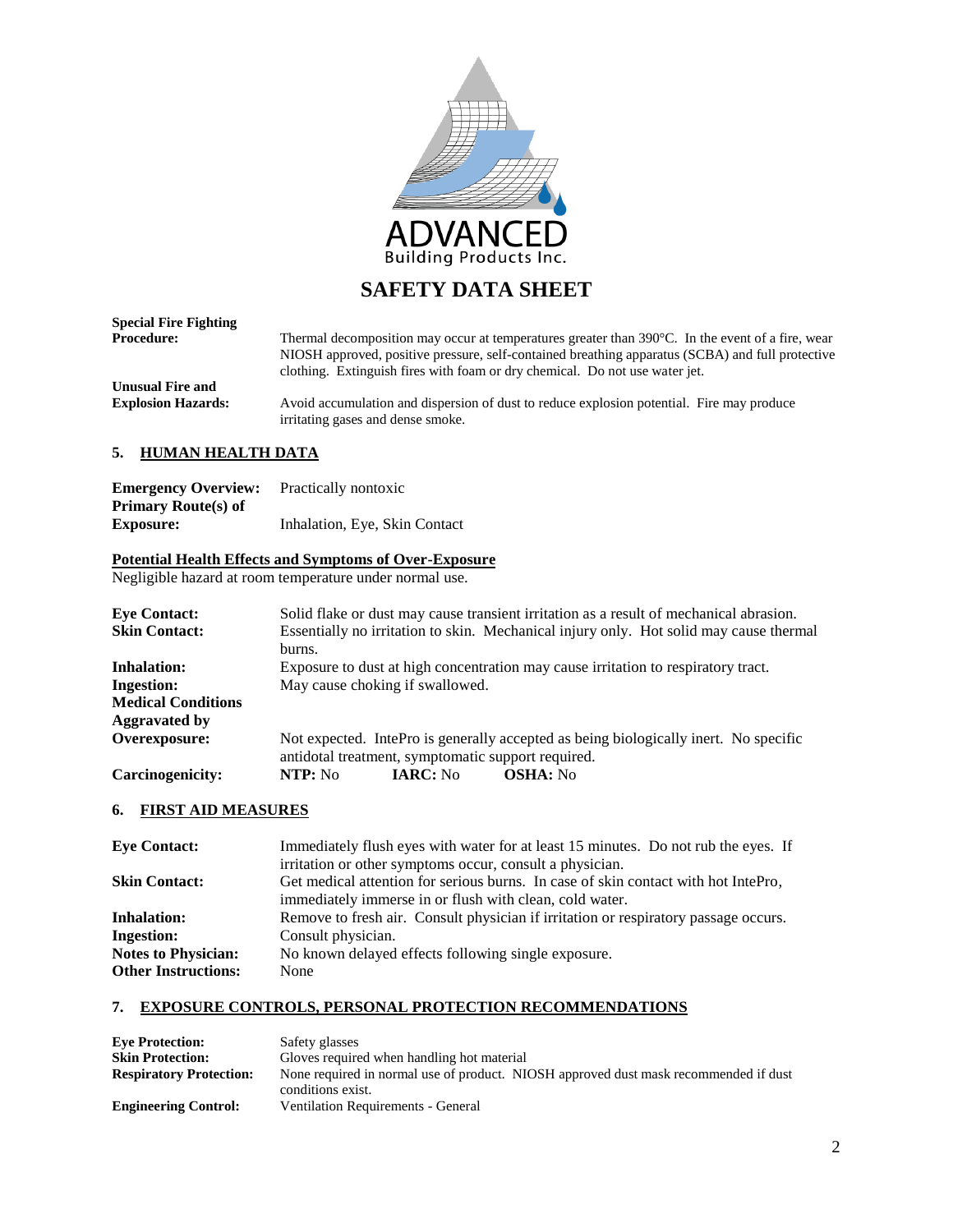

General ventilation should be sufficient. However, if operating conditions create high airborne concentrations of this material, special ventilation may be needed. If handling results in dust generation, special ventilation may be needed to ensure that dust exposure does not exceed the OSHA PEL for nuisance dust.

**Required Work/Hygiene**

Minimize contact with skin. Do not eat, drink or smoke in work area. Wash hands thoroughly after handling, especially before eating, drinking, smoking, chewing or using restroom facility. Dusted clothing and shoes should be thoroughly cleaned before use.

**Exposure Guidelines:**

**No. Components Components OSHA-PEL ACGIH-TLV ACGIH-TLV Polypropylene** Conolymer **None None None** 

Polypropylene Copolymer None None Nuisance dust: 10 mg/M³ TWA

# **8. ACCIDENTAL RELEASE CONTROL MEASURES**

**Response to Spills:** Not applicable

#### **9. HANDLING AND STORAGE**

| Handling:       | Wear safety glasses during cutting and fabricating process. Electrostatic charge may build up |
|-----------------|-----------------------------------------------------------------------------------------------|
|                 | during handling. Grounding of equipment is recommended.                                       |
| <b>Storage:</b> | Store in a dry place and away from direct sunlight.                                           |
|                 | <b>Container Use:</b> Keep container closed.                                                  |

#### **10. STABILITY AND REACTIVITY**

| <b>Stability:</b>           | Stable                          |
|-----------------------------|---------------------------------|
| <b>Conditions to Avoid:</b> | Strong oxidizers                |
| <b>Hazardous</b>            |                                 |
| Decomposition:              | Carbon dioxide, carbon monoxide |
| <b>Hazardous</b>            |                                 |
| <b>Polymerization:</b>      | Will not occur                  |
|                             |                                 |

#### **11. DISPOSAL CONSIDERATIONS**

| <b>Disposal Method:</b> | It must be disposed of in accordance with Federal, State and local environmental control |
|-------------------------|------------------------------------------------------------------------------------------|
|                         | regulations.                                                                             |
| <b>Recycle/Reclaim:</b> | Recycling and reclamation of IntePro should be encouraged where possible.                |

#### **12. TRANSPORT INFORMATION**

| <b>DOT Shipping Name:</b> | Not listed     |
|---------------------------|----------------|
| <b>DOT</b> Label:         | Not regulated  |
| <b>DOT Hazard Class:</b>  | Not applicable |
| <b>UN/NA Number:</b>      | Not applicable |
| <b>Hazard Label(s):</b>   | Not applicable |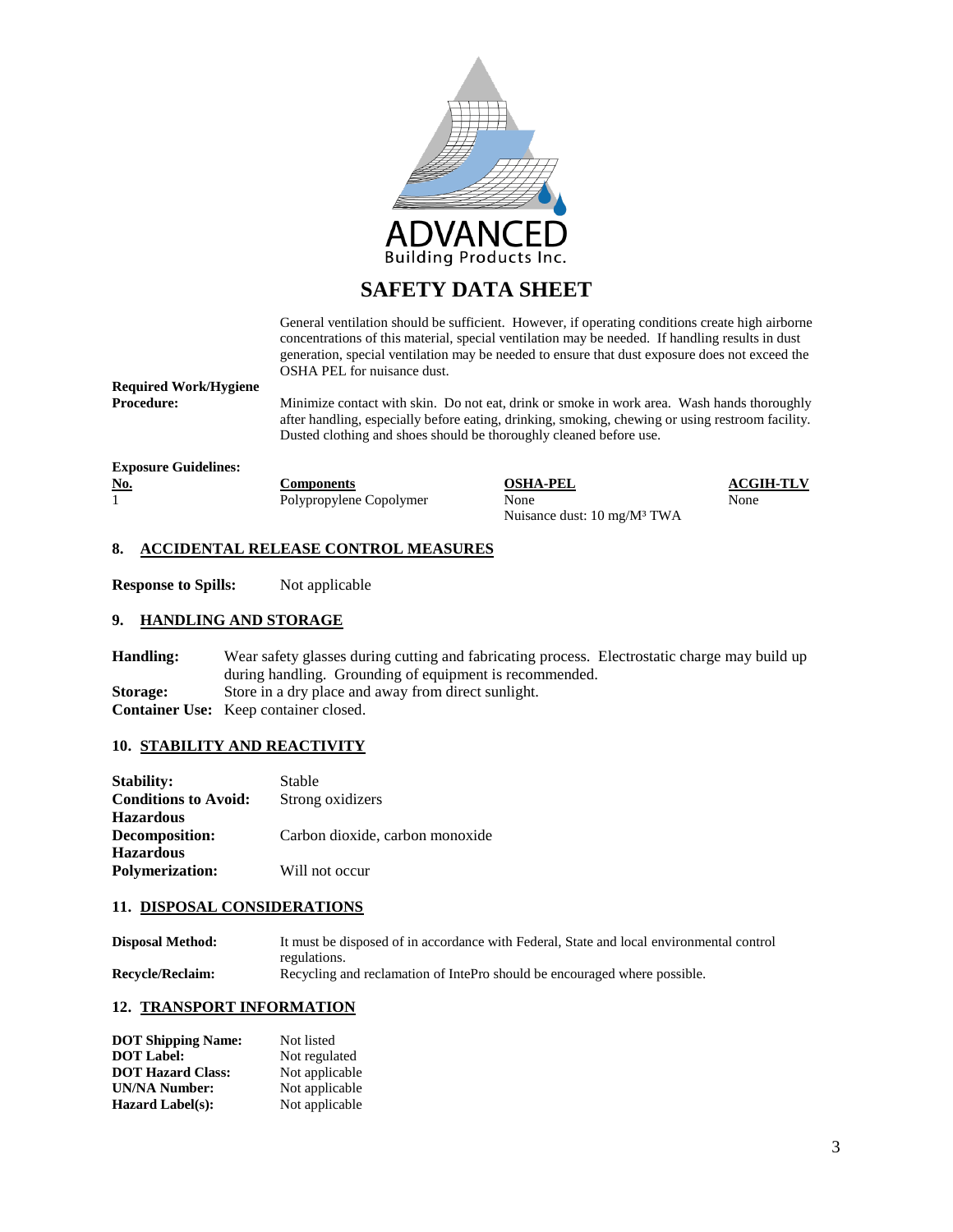

| <b>Hazard Placard(s):</b> | Not applicable |
|---------------------------|----------------|
| <b>Packing Group:</b>     | Not applicable |
| <b>Bulk Packaging:</b>    | Not applicable |
| RO:                       | Not applicable |
| <b>Emergency Response</b> |                |
| Guide (ERG) No.:          | Not applicable |

## **13. TOXICOLOGICAL INFORMATION**

The information provided below can be subject to misinterpretation. Therefore, it is essential the following information be interpreted by individuals trained in its evaluation.

| <b>Chemical</b> |  |
|-----------------|--|
|                 |  |

# **Toxicity Data** Polypropylene copolymer No toxicology data available

Polypropylene is not considered hazardous materials under the OSHA Hazard Communication Standard

### **14. ECOLOGICAL INFORMATION**

No data is available on the adverse effects of this product on the environment. Neither COD or BOD data are available.

#### **15. REGULATORY INFORMATION**

| None                                                     |
|----------------------------------------------------------|
| None                                                     |
| None                                                     |
| All ingredients are listed on TSCA Inventory (40 CFR710) |
| None                                                     |
|                                                          |

# **SARA Title III**

Polypropylene copolymer

| <b>Section 302*</b> | Section 313 <sup>**</sup> | Section 311/312*** |
|---------------------|---------------------------|--------------------|
| None                | None                      | None               |

\*Reportable quantity of extremely hazardous substance, Sec 302

\* Threshold planning quantity, extremely hazardous substance, Sec 302

\*\* Toxic chemical, Sec 313

\*\* Category as required by Sec 313 (40CFR372.65C). Must be used on Toxic Release Inventory form.

\*\*\* Hazard category for SARA Sec. 311/312 reporting H1=acute health hazard, H2=chronic health hazard, P3=fire hazard, P4=sudden release of pressure hazard, P5=reactive hazard.

**RCRA Status:** If disposed of in its purchased form, this would not be a RCRA hazardous waste either by listing or by characteristic. However, under RCRA, it is the responsibility of the product used to determine at the time of disposal whether a material containing the product or derived from the product should be classified as a hazardous waste (40CFR261.20-24).